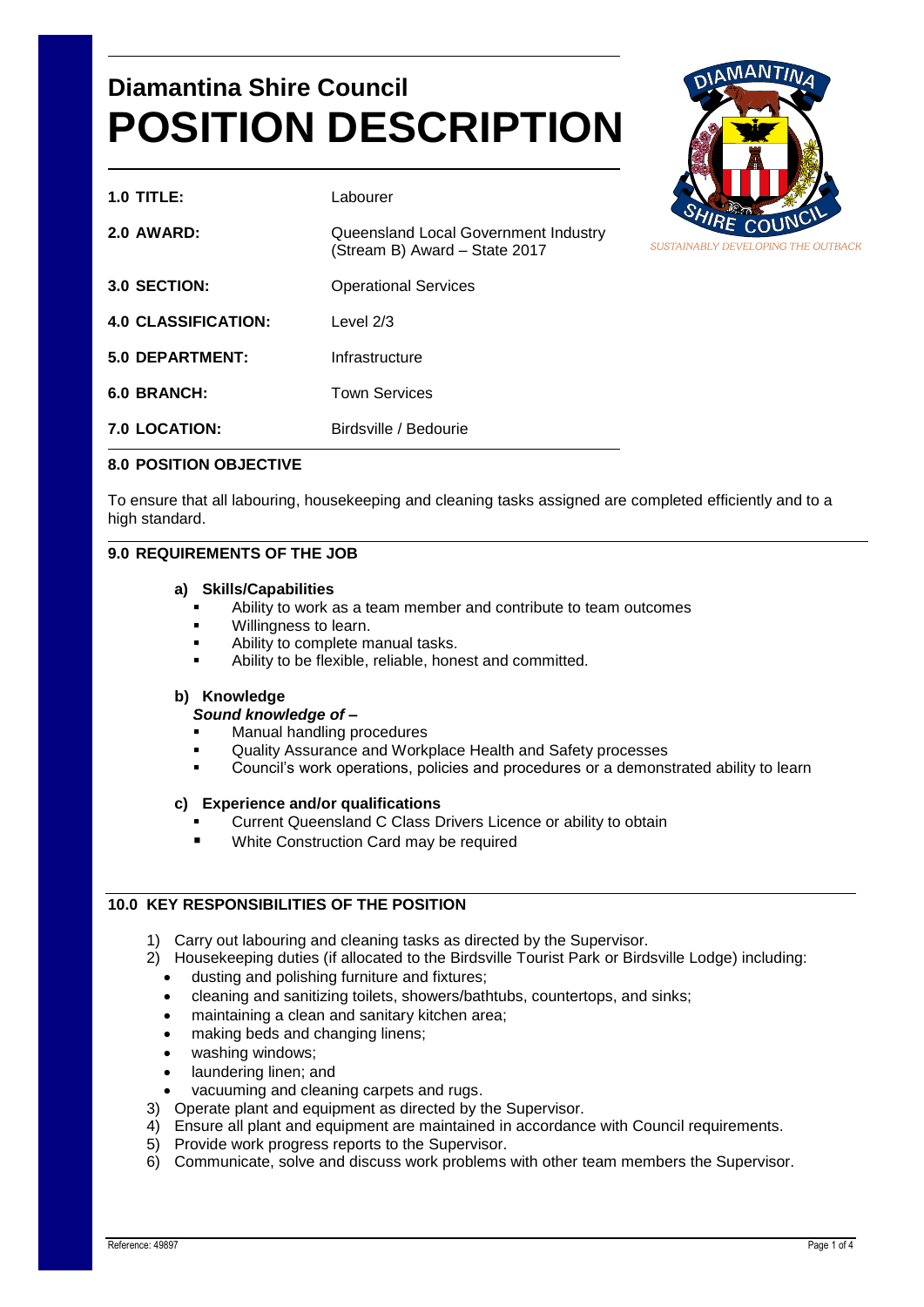- 7) Assist with prompt responses to customer requests/enquiries and project a helpful and positive image of the Council and its staff.
- 8) Ensure that Councils Quality Assurance Program is adhered.
- 9) Ensure that Councils Workplace Health and Safety Policy is upheld and all operations are carried out in accordance with this policy.
- 10) Perform other Council work as directed.

#### **Risk Management Responsibilities**

- 11) Comply with Council's Risk Management Policy and Framework;
- 12) Positively contributing to Council's risk management culture;

13) Perform duties in a manner which is within an acceptable level of risk, as determined by Council's Risk Management Framework;

- 14) Support the integration of risk management into all aspects of their activities and functions;
- 15) Undertake and participate in risk management training as required;
- 16) Make risk control and prevention a priority when undertaking tasks;
- 17) Ensure that risks are identified, managed and controlled appropriately within their role; and

18) Monitor and report on risks or risk treatments in accordance with Council's Risk Management Framework.

#### **Workplace Health and Safety Responsibilities**

1) Undertake the responsibilities relevant to the position as specified in Schedule 1 – WH&S Obligation and Responsibility Statement as amended from time to time.

**Note:** An employee may be directed to carry out such duties as are within the limits of the employee's skill, competence and training. All employees have a legal obligation and are required to observe Council policies and procedures in relation to Code of Conduct, Confidentiality, Anti-Discrimination, Equal Employment Opportunity; Workplace Health & Safety; Employee Welfare; the Environment and Service Delivery Standards. Employees must also fulfil all recordkeeping responsibilities in accordance with relevant Information Standards and associated guidelines.

## **11.0 KEY SELECTION CRITERIA**

- 1) Ability to operate plant equipment and machinery or willingness to learn.
- 2) Physically capable of performing manual labour.
- 3) Understanding of effective and hygienic cleaning procedures and use of chemicals.
- 4) Ability to operate effectively in a team, contributing positively to team operations and working relationships in a friendly and flexible manner.
- 5) Ability to work under direct supervision whilst exercising initiative, judgement and enthusiasm.
- 6) Demonstrated commitment to OH&S.
- 7) Current Queensland 'C' Class Drivers Licence.
- 8) Demonstrated Housekeeping experience.
- 9) Current White Card (Construction)

**Note:** As part of any recruitment for this position, Council may require the applicant to undertake a Criminal Records Check, Working with Children Check, Physical fitness/medical test, drug or alcohol test, relevant skill test, personality profile and/or psychometric testing prior to appointment. It is a condition of employment with DSC that all applicants agree to this requirement before appointment. Some positions require incumbent to undergo mandatory immunisation or provide medical documentary evidence of suitable immunisation as the work environment may involve exposure to areas identified as "at risk" work areas.

| <b>SEDENTARY WORK</b>   |                                                             |                                                                 |                  |                 |                   |  |             |  |  |  |
|-------------------------|-------------------------------------------------------------|-----------------------------------------------------------------|------------------|-----------------|-------------------|--|-------------|--|--|--|
| <b>Light Duty</b>       | Frequent lifting / carrying of objects weighing up to 5kgs. |                                                                 |                  |                 |                   |  |             |  |  |  |
| <b>Work</b>             |                                                             | Frequent lifting / carrying of objects weighing up to 10kgs.    |                  |                 |                   |  |             |  |  |  |
| <b>Heavy Work</b>       |                                                             | Frequent lifting / carrying of objects not exceeding 25kgs<br>⊠ |                  |                 |                   |  |             |  |  |  |
| <b>WORK ENVIRONMENT</b> |                                                             |                                                                 |                  |                 |                   |  |             |  |  |  |
| <b>ATTRIBUTE</b>        |                                                             |                                                                 | <b>MANOEUVRE</b> | <b>FREQUENT</b> | <b>OCCASIONAL</b> |  | <b>NONE</b> |  |  |  |
| Chemicals               | $\boxtimes$ YES                                             | NO.                                                             | Bending          | ⊠               |                   |  |             |  |  |  |
| Cold                    | YES                                                         | X<br><b>NO</b>                                                  | Squatting        | ⊠               |                   |  |             |  |  |  |

#### **12.0 PHYSICAL DEMAND CATEGORY**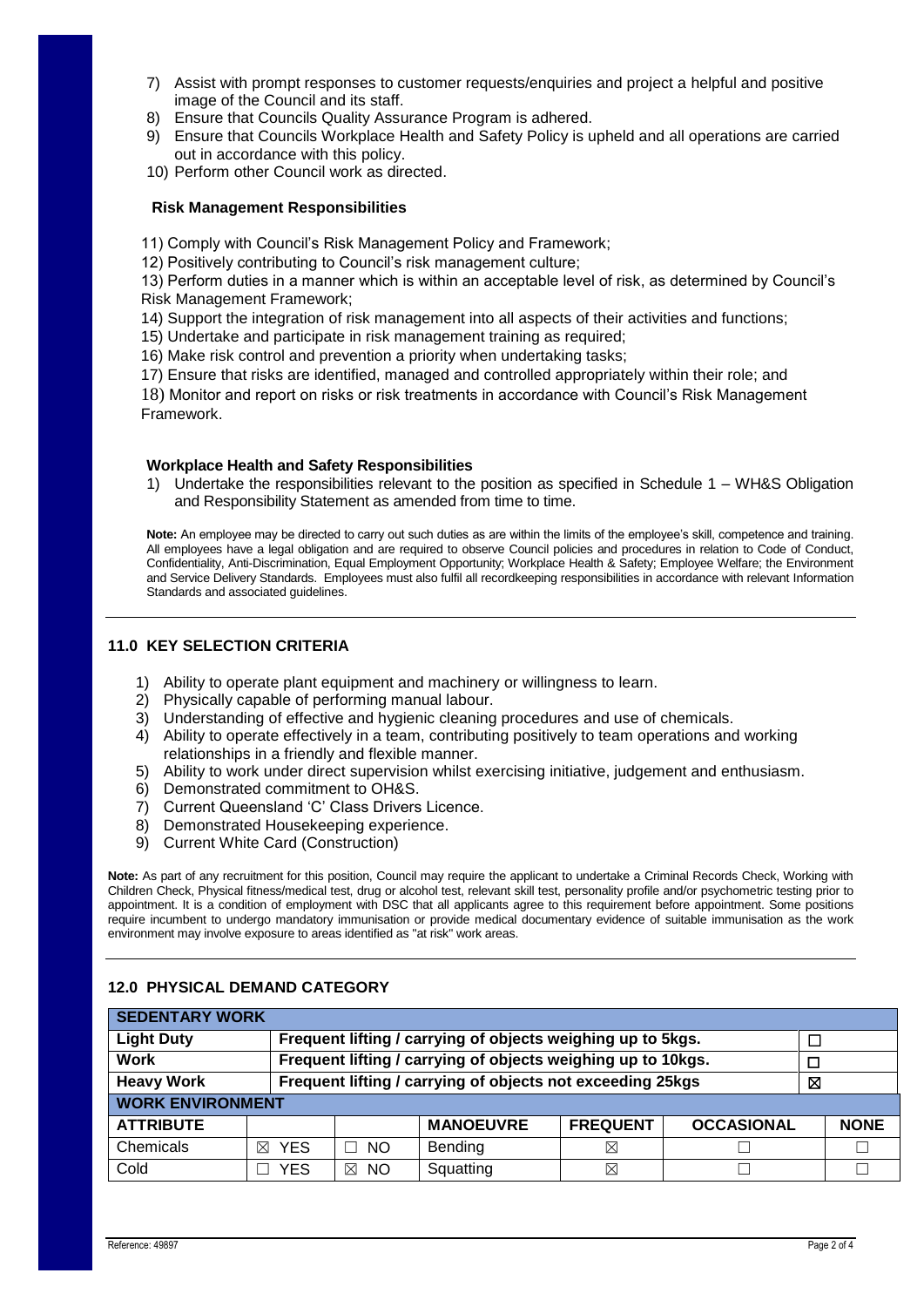|               | Dampness                                                  |   | <b>YES</b><br>NO<br>$\boxtimes$ |                                            | Climbing   |         |                                         | $\boxtimes$ |                           | П |             |  |
|---------------|-----------------------------------------------------------|---|---------------------------------|--------------------------------------------|------------|---------|-----------------------------------------|-------------|---------------------------|---|-------------|--|
|               | Fumes/gases                                               |   | <b>YES</b><br>⊠                 | Twisting<br><b>NO</b>                      |            |         |                                         | ⊠           |                           |   |             |  |
|               | Heat / Humidity                                           | ⊠ | <b>YES</b><br>П                 | Reaching<br><b>NO</b>                      |            |         |                                         |             | ⊠                         |   | H           |  |
|               | Heights                                                   |   | <b>YES</b><br>$\boxtimes$       | <b>PLANT OPERATION</b><br><b>NO</b>        |            |         |                                         |             |                           |   |             |  |
| <b>Noises</b> |                                                           |   | <b>YES</b><br>$\boxtimes$       | Maximum seat rating of 120kgs<br><b>NO</b> |            |         |                                         |             |                           |   |             |  |
|               | <b>SPECIFIC ACTIONS REQUIRED</b><br>This job may include: |   |                                 |                                            |            |         | <b>AUDIO – VISUAL</b><br><b>DEMANDS</b> |             | <b>REPETITIVE MOTIONS</b> |   |             |  |
|               |                                                           |   |                                 |                                            |            |         |                                         |             |                           |   |             |  |
|               | <b>Standing/Walking</b>                                   |   | <b>Sitting</b>                  | <b>Driving</b>                             |            | Hearing |                                         | Г           | <b>Foot Movement</b>      |   |             |  |
|               | None                                                      | Г | None                            | П                                          | None       |         | Depth Perception                        | П           | Fine Manipulation         |   |             |  |
|               | Occasional                                                | ⊠ | Occasional                      | $\boxtimes$                                | Occasional | Colour  | <b>Discrimination</b>                   | $\Box$      | Pushing/Pulling           |   | $\boxtimes$ |  |
|               | $1-4$ hrs                                                 | Τ | $1-4$ hrs                       | П                                          | $1-4$ hrs  |         | Peripheral Vision                       | П           | <b>Finger Dexterity</b>   |   |             |  |
|               | $4-6$ hrs                                                 | Ξ | $4-6$ hrs                       | П                                          | $4-6$ hrs  |         |                                         |             | Simple Grasping           |   | $\boxtimes$ |  |

# **13.0 ORGANISATIONAL RELATIONSHIPS / ACCOUNTABILITY**

Reports to: Town Supervisor

Internal Liaisons: All Council Departments

External Liaisons: State and Local Government authorities as appropriate, suppliers and contractors, Councillors, community members/groups, and members of the general public.

# **14.0 EXTENT OF AUTHORITY**

As per Council's Delegation Register

**Reviewed By:** Trevor Stewart Infrastructure Manager

**Approved by:** Leon Love

Chief Executive Officer

**Signature:** 

**Date:** 11/6/2020